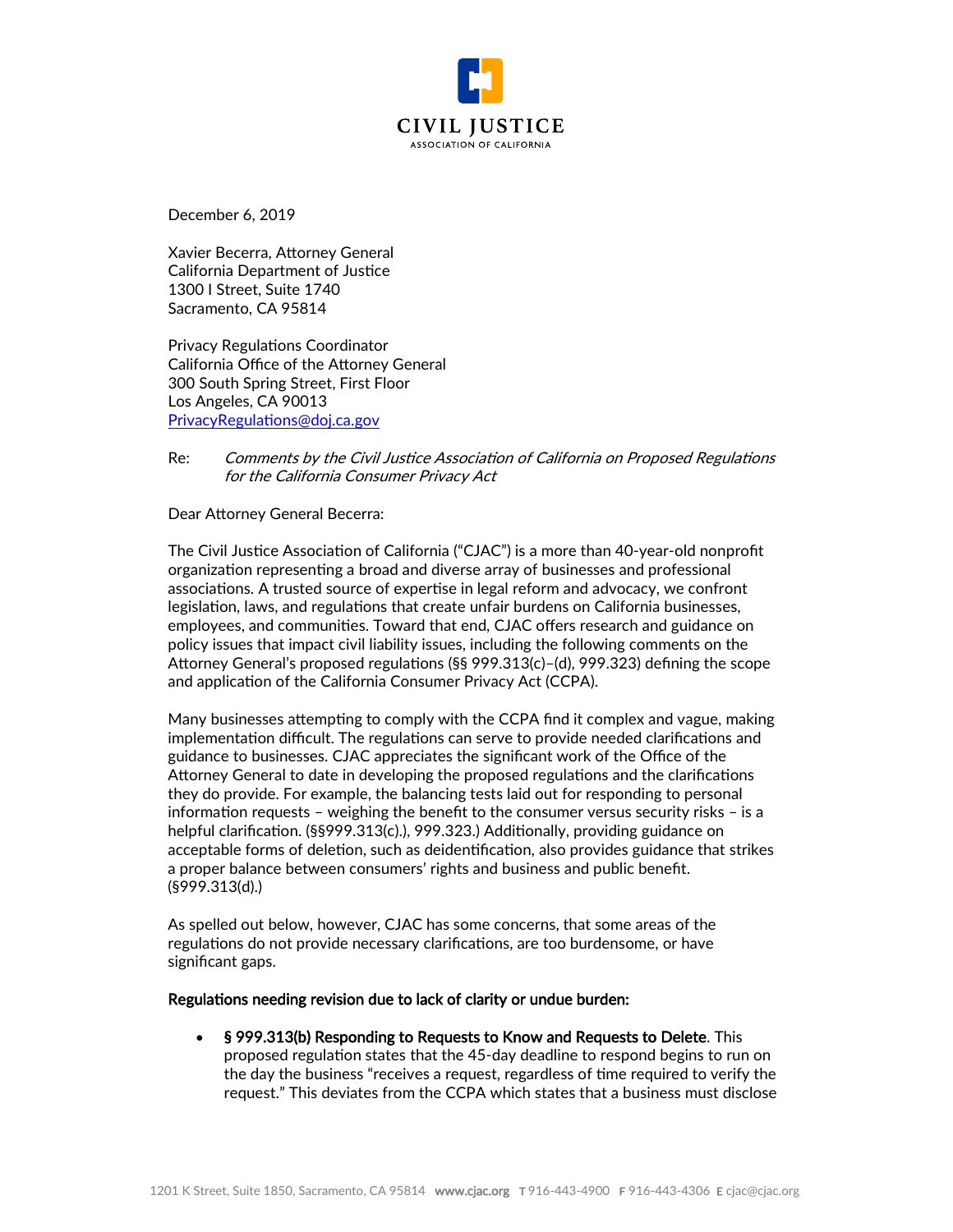and deliver required information to a consumer within 45 days upon "receiving a verifiable request." (Civil Code § 1798.130)(a)(2)(emphasis supplied).) Rather than making the 45-day deadline more stringent than the statute, the regulations should provide guidance on what is a reasonably verifiable request, as directed by the CCPA under Civil Code §1798.140(y): ""Verifiable consumer request" means a request made by a consumer … that the business can reasonably verify, pursuant to regulations adopted by the Attorney General." Accordingly, the 45 days should only begin to run if the consumer request is reasonably verifiable. Indeed, under the same section, a business has no obligation at all to provide the information if the business cannot verify the consumer. (Civil Code § 1798.140(y).)

Alternatively, this regulation should clarify that the "necessity" required to "take up to an additional 45 days" [beyond the first 45 days to respond to a consumer's request to know or delete information] is satisfied if the business has been unable to "verify" the consumer's identity. The regulation recognizes businesses' responsibility to verify requests properly, a task that may take days or weeks to complete and is reliant upon a consumer's cooperation in providing accurate information in a timely manner. After a request is "verified," a company must then find the information it holds on a consumer – information which may be kept in separate databases – and convert it into a form which can be delivered to the consumer. Since "receipt of the request" itself initiates the initial 45-day period, businesses seeking to comply and avoid liability are spurred to ascertain that the request is made by the consumer and not an imposter. Specifying that a business is entitled to the 45-day extension if the consumer's identity cannot be verified within the first 45-day period furthers the public interest.

- § 999.313(d)(1) Responding to Requests to Delete. Consumer requests to delete personal information that cannot be verified should not be treated as "opt-out" requests. Businesses should act upon requests when a consumer expresses a clear preference, but regulations should not presuppose a consumer's choice by treating an unverified delete request as a "do not sell" preference. Additionally, this presupposition could result in businesses having to opt out all non-Californians who make a deletion request, if they are unable to verify the consumer's California residency status. The CCPA provides consumers with several distinguishable rights to exercise. Requiring businesses to conflate these requests reduces real consumer choice inconsistent with the CCPA.
- § 999.315(c) & (g) Requests to Opt-Out. CJAC has serious concerns and doubts about the viability of the requirement that businesses treat browser plug-ins or settings as "opt-out" requests under the CCPA. These technologies were designed for and in other contexts that are not compatible with the CCPA's complex and extremely broad definitions of "sale" and "personal information."

The CCPA emphasizes consumer choice and defines a mechanism – the "Do Not Sell" button – that businesses must make available on their Web sites so consumers can exercise choices. It is not consistent with the statute to create this additional mechanism, nor is it clear that consumers, who use plug-ins, intend to use them to opt out of CCPA sales.

Browser-based opt-out technology is not now sufficiently interoperable and developed to ensure that all parties that receive such a signal can make it operable. Accordingly, CJAC instead supports industry-based efforts for more than a year to develop consistent technical signals for "Do Not Sell" technology.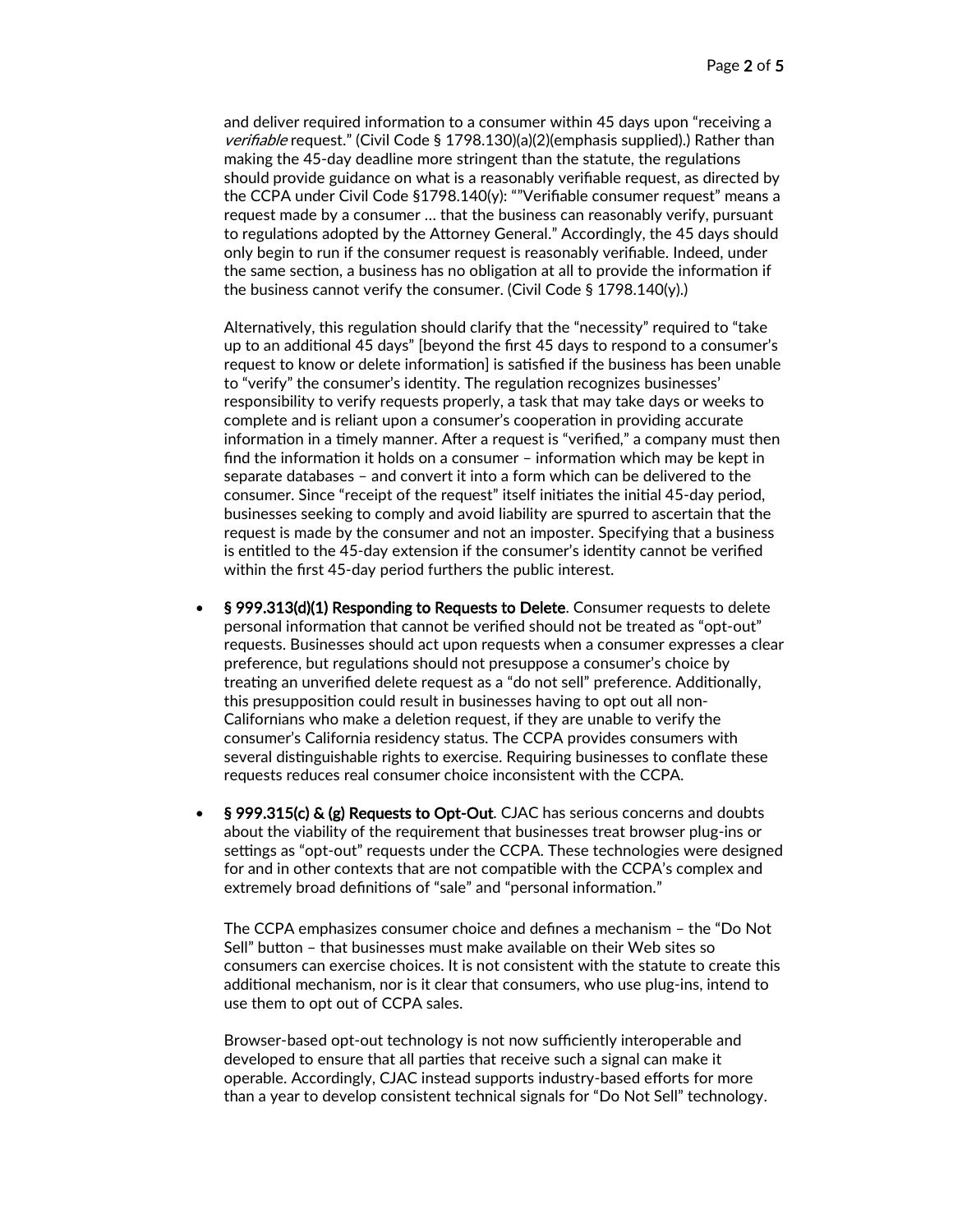- § 999.325 (c) Verification for Non-Accountholders. This regulation should be revised to clarify that a business's execution and maintenance of" a signed declaration under penalty of perjury" to verify consumer requests is optional. The regulation indicates this is an option among others by stating that "a reasonably high degree of certainty *may* include ... a signed declaration under penalty of perjury" (emphasis supplied). An optional approach is appropriate, as a blanket requirement would be burdensome and unnecessary given the technological ability to obtain "verification."
- § 999.314 (c) Service Providers. This regulation restricts service providers beyond the intent of the CCPA, which allows a business, under certain circumstances, to use or share personal information with a service provider that is necessary for a legitimate business purpose. The proposed regulation, however, limits what businesses and service providers may do with data in a way that is unnecessary and threatens to harm the data economy. For example, given the broad definition of "personal information," this provision restricts a business's ability to use its data for legitimate business purposes agreed to by contract where personal information will not be sold but only used by the service provider to provide services to the business. This proposed regulation goes beyond the standards defined by the CCPA.
- §999.316(a) Requests to Opt-In to the Sale of Personal Information. Requiring a two-step opt-in process as this provision would do is unnecessary and creates consumer confusion. This requirement is neither consistent with other laws nor consumer expectations. It requires businesses to build new systems that make users jump through unnecessary hurdles to express a preference. It nudges consumers toward a course of action rather than empowering them to make their own decisions in a straightforward manner.

It is also inconsistent with the regulation allowing businesses to use personal information for additional purposes beyond those previously disclosed to the consumer with explicit consent rather than a two-step opt-in process. (§999.305(a)(3)). The CCPA expressly adopts an "opt-out" regime rather than one that is "opt-in", making this proposal inconsistent with the statute. (See, §§1798.115, 1798.120.) Further, data protection principles typically do not require additional consent for use of data that is consistent with the context in which the consumer receives the service.

• § 999.317 Training; Record-Keeping. The reporting requirements exceed the scope of the CCPA and are not related to its purposes. Nowhere in the CCPA is there a provision regarding record-keeping, and it is unclear what policy goal this requirement seeks to fulfill. It imposes a burden on businesses which does not appear tied to consumer benefits or rights and requires the collection of additional personal information beyond the scope of the CCPA.

Imposing additional record-keeping and disclosure requirements on businesses that handle the personal information of 4 million or more consumers is unwarranted. The CCPA requires businesses to provide multiple disclosures to consumers, and this regulation's requirement for more information does not provide them with a greater understanding of their privacy protections.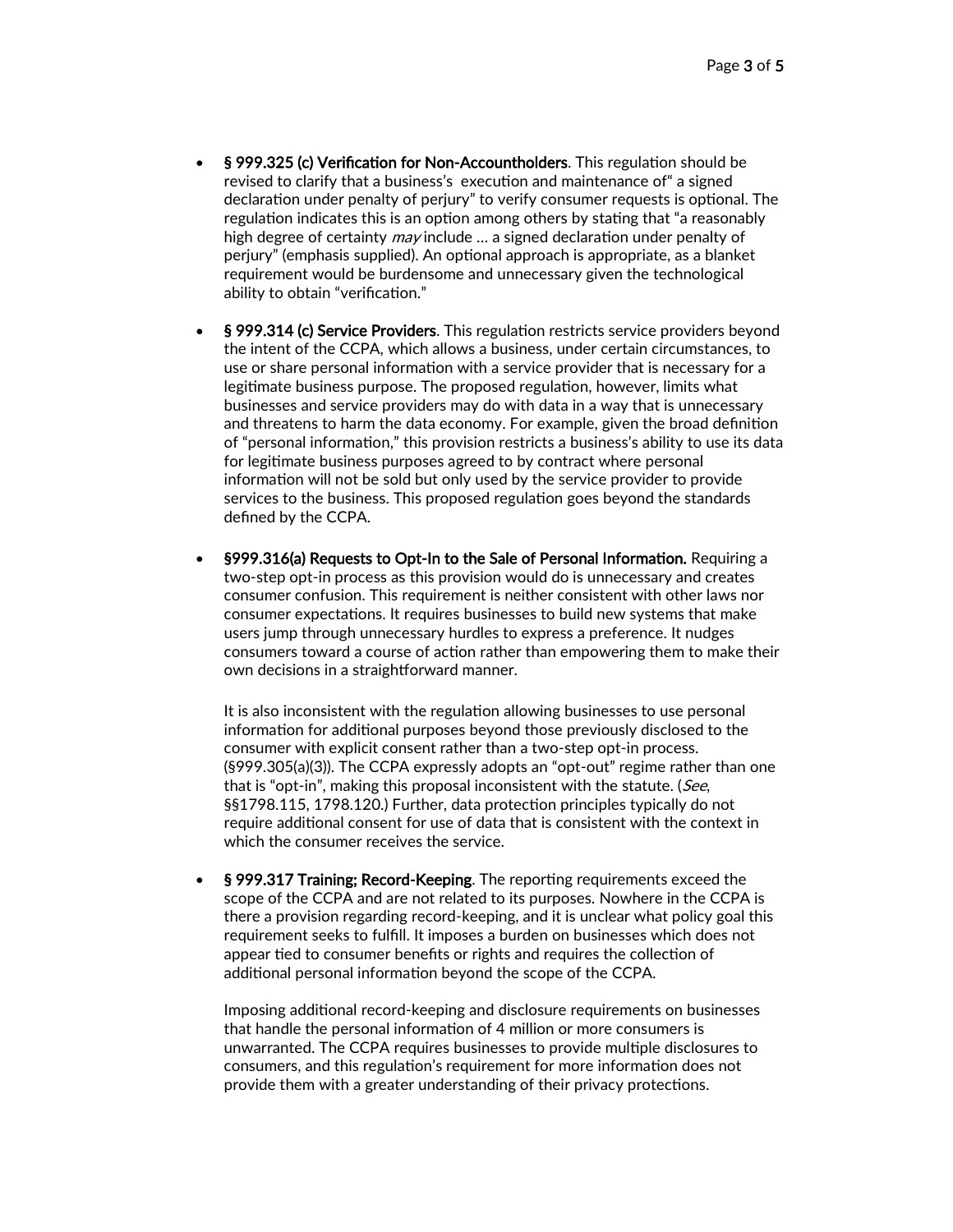• § 999.307(b)(5) Notice of Financial Incentive. This regulation requiring disclosures about financial incentives is impractical and threatens confidential, competitively sensitive information. It is challenging for any business to assign value to a single consumer's data, and data often gains value when it is aggregated. Consequently, financial incentive programs will more likely be based on a complex calculation of costs to the business and market comparisons that is unlikely to be meaningful to consumers.

There are significant differences between businesses and the services they provide. Requiring all businesses to disclose its methods and calculations will likely require disclosure of competitively sensitive information. The CCPA is sufficiently protective of consumers with regard to discounts; and this regulation unnecessarily goes beyond that protection.

- § 999.305(d)(2) Notice at Collection of Personal Information. Greater flexibility respecting notice before resale of data is needed. Regulations should clarify that a business receiving personal information from an indirect source may comply with CCPA obligations by written agreement requiring other businesses to provide the requisite notice to consumers. Requirements to contact the "source" and obtain "signed attestations" are burdensome and unnecessary.
- § 999.301(e) "Categories of third parties". The definition of "categories of third parties" is overly broad. Internet service providers (ISPs) and social networks, for example, generally have a direct relationship with consumers. Although some may receive personal information indirectly at times, ISPs and social networks that do not do so should be removed from the third-party definition.

## Regulations that are missing:

- Regulations should specify that enforcement will be delayed until January 1, 2022. Since the CCPA does not dictate an effective date for regulations, the Attorney General has discretion to establish an effective date for enforcement purposes. The CCPA merely states the Attorney General should "adopt regulations" by July 1, 2020 and provides that the *earliest* date that such enforcement could be brought is "six months after the publication of the final regulations … or July 1, 2020, whichever is sooner" (emphasis supplied). Given the complexity of the CCPA and the proposed regulations and substantial implementation and compliance burden on businesses, a delayed enforcement date is necessary and justified.
- Regulations should clarify the jurisdictional scope of the CCPA. The CCPA's broad definition of "business" suggests a sweep within its ambit of non-U.S. businesses that incidentally collect personal information about a single California resident. Regulations should clarify that a business whose operations are outside of California and who only collect a *de minimis* amount of personal information from California residents are not required to comply with CCPA. Alternatively, the regulations should provide that businesses operating outside California that do not target their services to California residents are not subject to the CCPA.
- Regulations are needed to clarify the CCPA's "private right of action." The CCPA specifies that recoverable "statutory damages" – i.e., those "not less than one hundred dollars (\$100) and not greater than seven hundred and fifty (\$750) per